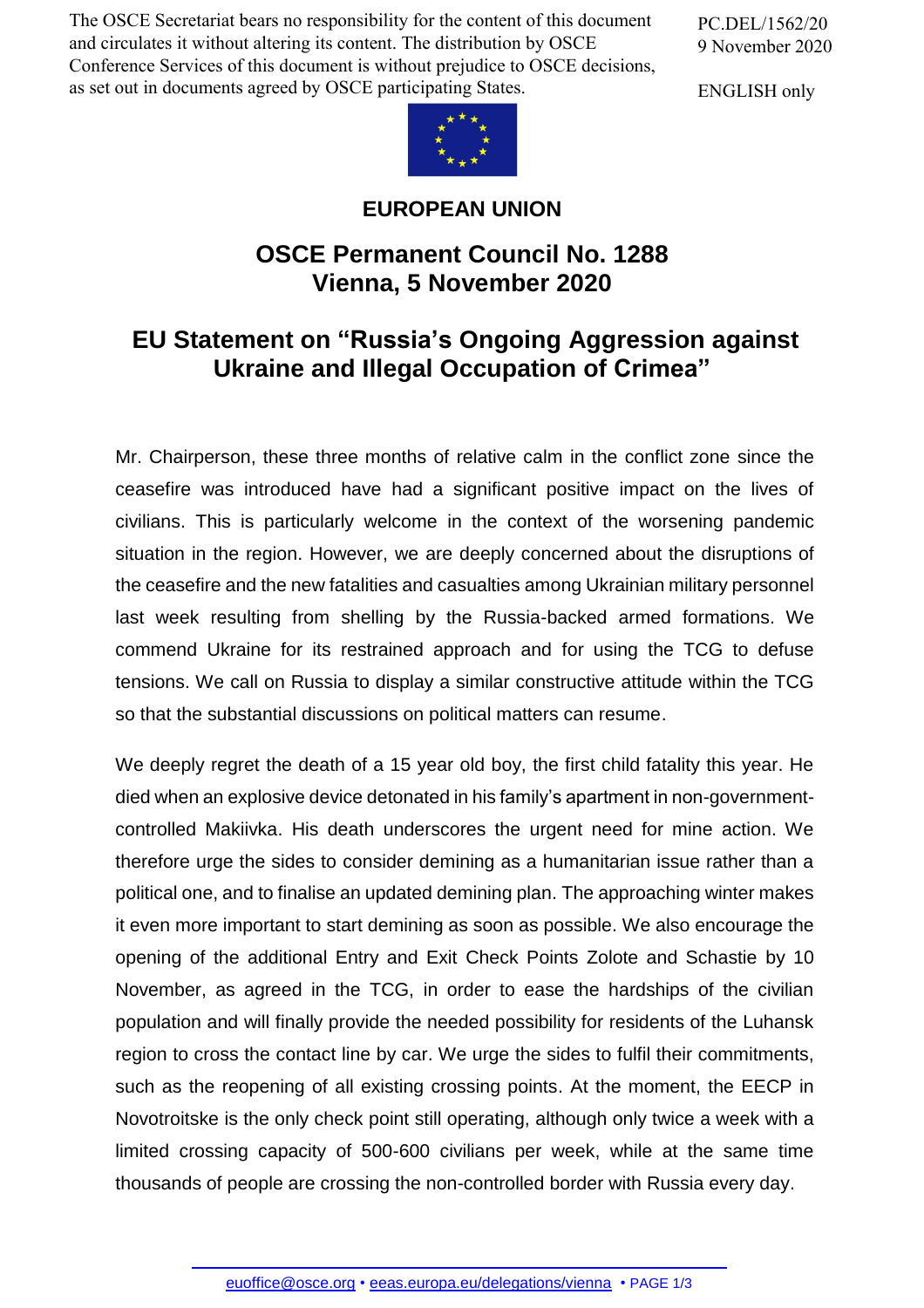The SMM remains invaluable in monitoring the compliance with the ceasefire by providing essential information, including about the fact that there are still weapons in violation of withdrawal lines on both sides of the contact line. Moreover, the SMM is also a useful asset to the local population by their monitoring of the pandemic situation and by facilitating and monitoring localised ceasefires for maintenance and repair of infrastructure. The EU deplores any attempts to harass, intimidate or impede the work of SMM personnel and condemns the continued threats and restrictions to the SMM, which occur predominantly in non-governmental-controlled areas. We urge Russia to use its considerable and undeniable influence over the armed formations it backs to ensure that all undue restrictions on the SMM are removed. All those responsible for any wilful damage, destruction or loss of SMM UAVs and other assets should be held accountable, both politically and financially.

Humanitarian aid should be provided in conformity with international humanitarian law and humanitarian principles and through an international mechanism and coordinated at international level. Convoys entering Ukraine without the permission of the Ukrainian authorities – such as the latest "humanitarian" convoy crossing the Donetsk border crossing point on 29 October – is a violation of Ukraine's sovereignty and territorial integrity.

We continue to call on Russia to ensure unhindered and free passage to and from the Sea of Azov in accordance with international law. In September 2020, vessels going from the Black Sea to Ukrainian ports in the Sea of Azov were delayed by Russia for an average of 17 hours and vessels going in the opposite direction were sometimes delayed for up to 30 hours. This is more than double the journey time before Russia introduced this discriminatory inspection regime two years ago. These measures, together with the militarization of the peninsula, contravene international law and have the potential to seriously undermine the security situation, not only in Ukraine, but also in the broader Black Sea region and beyond.

We condemn all attempts to impose Russian laws and regulations upon the Ukrainian population in the illegally annexed Autonomous Republic of Crimea and the city of Sevastopol, and in the non-government controlled areas of Donbas. Actions such as the simplified and selective procedure to obtain Russian citizenship as well as forced passportization, the imposition of the Russian currency and taxation system and